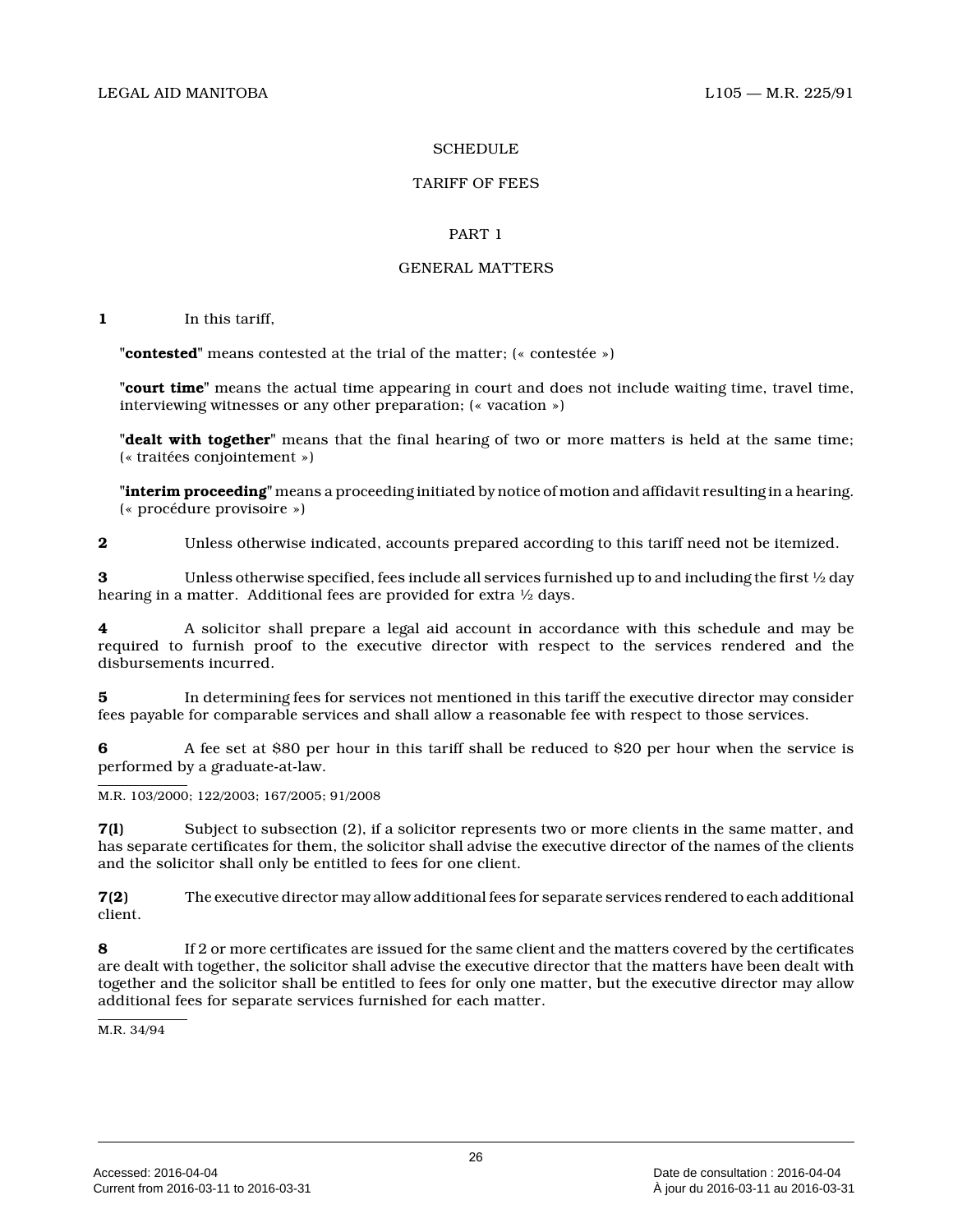**8.1** If a certificate is amended to add a matter and the matters are dealt with together, the solicitor is entitled to fees for only one matter, but the executive director may allow additional fees for separate services furnished for each matter.

M.R. 34/94

**9(1)** With the prior approval of an area director, travel time may be paid at \$40 per hour, except in matters before the Supreme Court of Canada where travel and waiting time is included in the fee provided.

**9(2)** No solicitor shall bill for more than two ½ days in a day.

M.R. 91/2008

**10(1)** Where the services of a solicitor to a client are for any reason discontinued or not completed, the fees otherwise payable to the solicitor for furnishing legal aid under a certificate may be reduced to the lesser of \$370 or 50% of the amount payable under the tariff for the services in question.

**10(2)** Fees that are otherwise payable to a solicitor for furnishing legal aid under a certificate may be reduced by 50% where service in respect of the matter has previously been provided to the client under a certificate issued to another solicitor.

M.R. 34/94; 167/2005; 91/2008

#### PART 2

### FEES IN CRIMINAL MATTERS

Fees provided in this Part do not apply where the services furnished are for three hours or less. In those circumstances, the solicitor shall claim for time expended at a rate of \$80 per hour.

Fees provided in this Part include preparation and appearances.

Categories of Offences:

Category A

Any of the following offences:

| <b>Criminal Code Provision</b>  | <b>General Offence Description</b>                           |
|---------------------------------|--------------------------------------------------------------|
| 273                             | aggravated sexual assault                                    |
| $80(a)$ , 220(a) or (b),<br>233 | offences that allege "cause death"                           |
| 431.431.1                       | attack United Nations or international protected<br>premises |
| - 239                           | attempt murder                                               |
| 222, 234                        | manslaughter                                                 |
| 222, 229                        | murder                                                       |
| 465                             | conspiracy to commit murder                                  |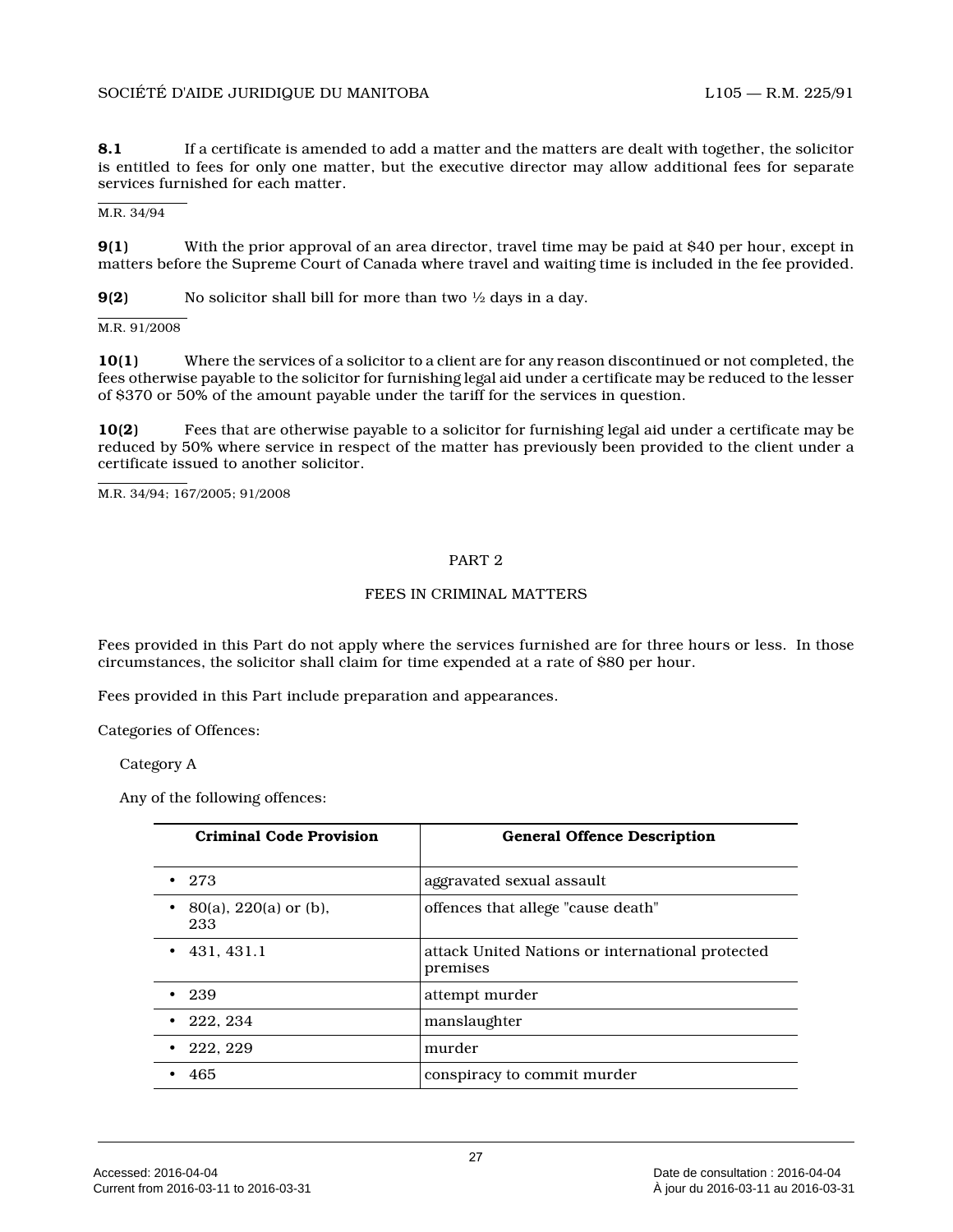| <b>Criminal Code Provision</b>                                                       | <b>General Offence Description</b> |
|--------------------------------------------------------------------------------------|------------------------------------|
| 467.1.467.11.467.111.<br>467.12.467.13                                               | criminal organization offences     |
| 83.02, 83.03, 83.04, 83.18,<br>83.19, 83.2, 83.21, 83.22,<br>83.23, 83.231(3) or (4) | terrorism                          |
| 269.1                                                                                | torture                            |
| 279.01.279.011.279.02                                                                | trafficking persons                |

# Category B

Any of the following offences:

| <b>Criminal Code Provisions</b><br>(unless otherwise stated) | <b>General Offence Description</b>                                                        |
|--------------------------------------------------------------|-------------------------------------------------------------------------------------------|
| 280, 281, 282, 283<br>$\bullet$                              | abduction                                                                                 |
| 245(a)<br>٠                                                  | administer noxious substance cause bodily harm<br>or endanger life                        |
| 268                                                          | aggravated assault                                                                        |
| 433(a)                                                       | arson                                                                                     |
| 433(b)                                                       | arson cause bodily harm                                                                   |
| 270<br>٠                                                     | assault peace officer                                                                     |
| 753.3<br>$\bullet$                                           | breach of long-term supervision order                                                     |
| 119, 120, 121, 122<br>٠                                      | bribery of judicial, public or municipal officer,<br>fraud on government, breach of trust |
| 220<br>$\bullet$                                             | cause death by criminal negligence                                                        |
| 163.1                                                        | child pornography                                                                         |
| 221                                                          | criminal negligence causing bodily harm                                                   |
| 244                                                          | discharge firearm with intent                                                             |
| 244.2                                                        | discharge of firearm with recklessness                                                    |
| 346<br>٠                                                     | extortion                                                                                 |
| $348(1)(d)$ , $348.1(b)$<br>$\bullet$                        | housebreak and enter of occupied dwelling house<br>with violence or threats of violence   |
| 279.1<br>$\bullet$                                           | hostage taking                                                                            |
| 6 (Controlled Drugs and<br>$\bullet$<br>Substances Act)      | importation/exportation                                                                   |
| 155<br>$\bullet$                                             | incest                                                                                    |
| 279                                                          | kidnapping                                                                                |
| 102<br>$\bullet$                                             | manufacture automatic firearm                                                             |
| 430(2)                                                       | mischief cause actual danger to life                                                      |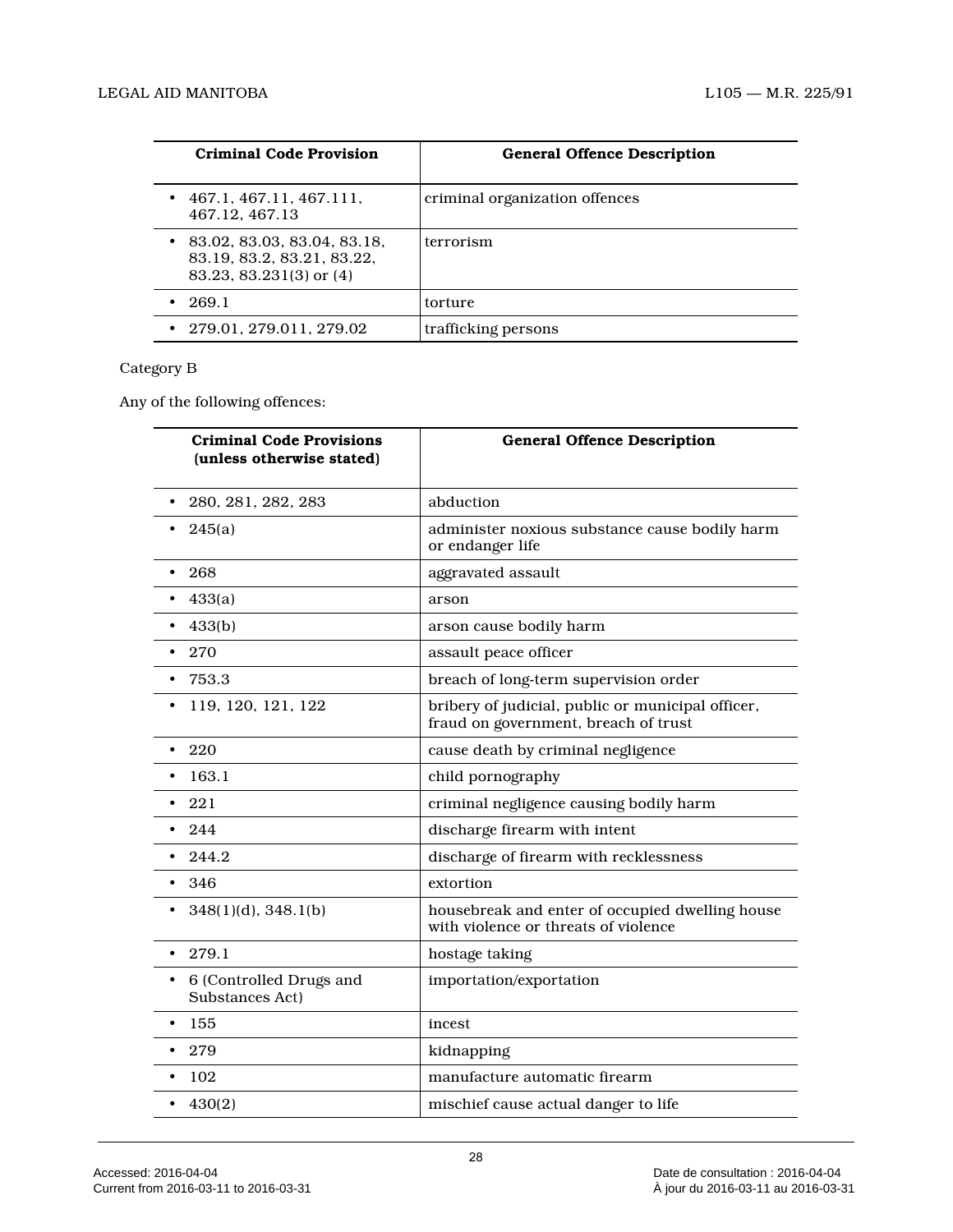| <b>Criminal Code Provisions</b><br>(unless otherwise stated)            | <b>General Offence Description</b>                    |
|-------------------------------------------------------------------------|-------------------------------------------------------|
| 430(5.1)                                                                | mischief in relation to computer data                 |
| 249(3), 252(1.2), 255(2),<br>255(2.1), 255(2.2)                         | motor vehicle offence cause bodily harm               |
| • $249(4)$ , $255(3)$ , $255(3.1)$ ,<br>255(3.2), 255(3.3)              | motor vehicle offence cause death                     |
| $139(1)(c)$ , $139(2)$<br>$\bullet$                                     | obstructing justice (indictable)                      |
| 129(d)<br>$\bullet$                                                     | obstruct public/peace officer (indictable)            |
| 119, 136, 172(4), 174, 251,<br>$\bullet$<br>283(2), 318, 319(2), 347    | offences requiring the consent of Attorney General    |
| 128<br>$\bullet$                                                        | peace officer misconduct executing process            |
| 131<br>$\bullet$                                                        | perjury                                               |
| 5(2) (Controlled Drugs and<br>$\bullet$<br>Substances Act)              | possession for the purpose of trafficking             |
| 63, 64, 65, 67, 68<br>$\bullet$                                         | riot or unlawful assembly                             |
| 343                                                                     | robbery                                               |
| 271(a)                                                                  | sexual assault (indictable)                           |
| 272                                                                     | sexual assault with a weapon                          |
| 153, 153.1, 172.2                                                       | sexual exploitation                                   |
| -151<br>$\bullet$                                                       | sexual interference                                   |
| 152, 160, 170, 171, 171.1,<br>$\bullet$<br>172.1, 173(1)(a) or $(2)(a)$ | sexual offences with no mandatory minimum<br>sentence |
| 83.231                                                                  | terrorist hoax (indictable)                           |
| 99, 100, 103<br>٠                                                       | trafficking weapons                                   |
| 81<br>$\bullet$                                                         | use explosive with intent                             |
| - 85<br>$\bullet$                                                       | use firearm in commission of offence                  |

— an attempt or conspiracy to commit any of the above offences;

— a conspiracy to commit an offence in Category C.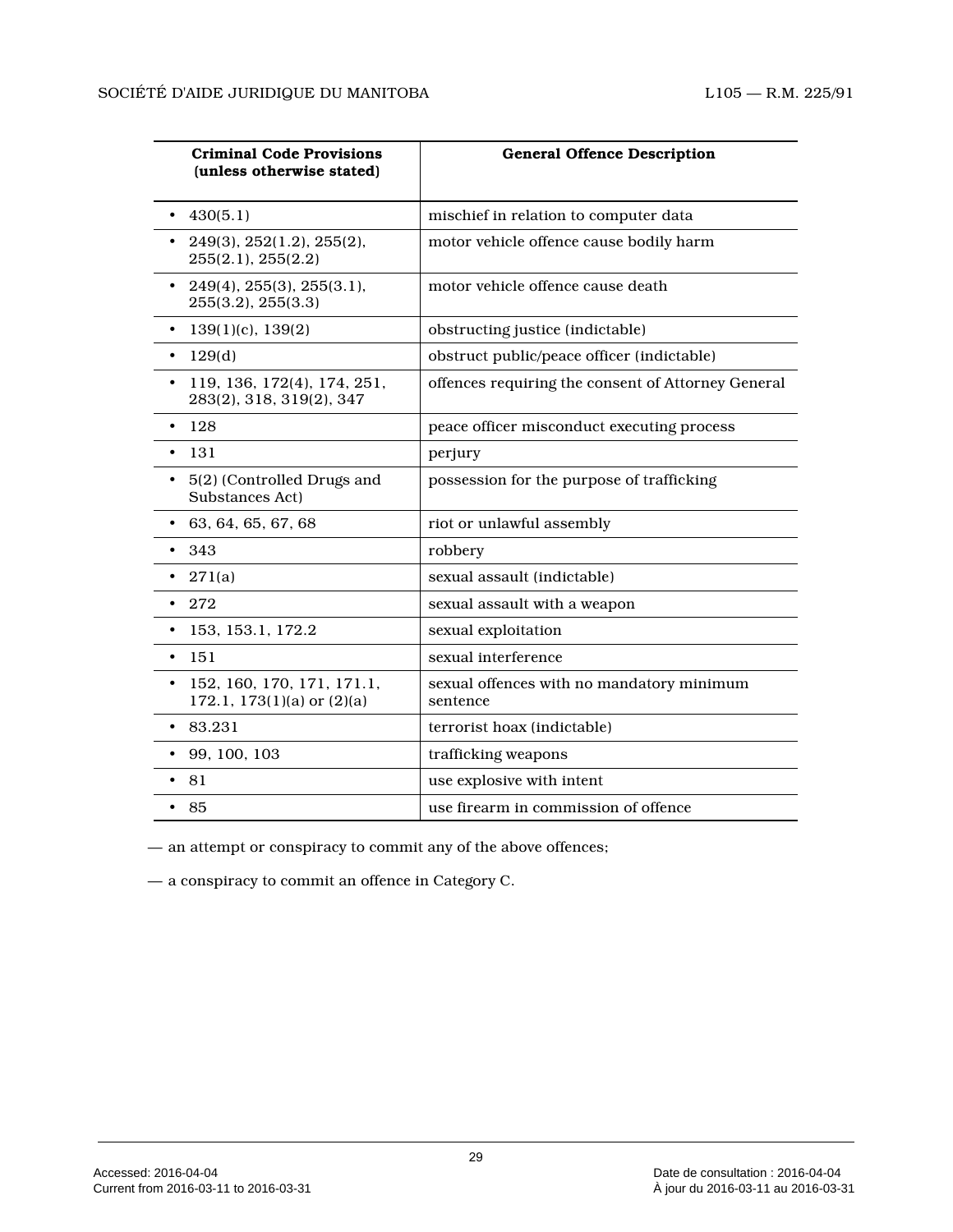Category C:

— criminal offences not listed in Category A or Category B.

|                  |                                                                                                                                                                   | Category of Offence |                                            |       |
|------------------|-------------------------------------------------------------------------------------------------------------------------------------------------------------------|---------------------|--------------------------------------------|-------|
|                  |                                                                                                                                                                   | A                   | B                                          | С     |
| $\mathbf{l}$     | Guilty plea, stay of proceedings or withdrawal of charges<br>before a hearing (including all services except where<br>elsewhere provided for in this tariff)      | \$1,250             | \$860                                      | \$450 |
| $\boldsymbol{2}$ | (a) Preliminary hearing or transfer hearing, at which the judge<br>decides the matter based on evidence adduced (including<br>first $\frac{1}{2}$ day of hearing) | \$1,250             | \$860                                      | \$670 |
|                  | (b) each additional 1/2 day                                                                                                                                       | \$380               | \$330                                      | \$250 |
|                  | (c) subsequent guilty plea                                                                                                                                        | \$190               | \$180                                      | \$140 |
| 3                | (a) Trial at which the judge decides the matter based on evidence<br>adduced (including first 1/2 day of hearing)                                                 |                     | \$2,260 \$1,730 \$1,160                    |       |
|                  | (b) each additional 1/2 day                                                                                                                                       | \$530               | \$390                                      | \$250 |
|                  | (c) subsequent sentencing                                                                                                                                         | \$190               | \$180                                      | \$140 |
|                  |                                                                                                                                                                   |                     | All Offences                               |       |
| 4                | Pre-trial conference before a judge (up to two per case)                                                                                                          |                     | \$100                                      |       |
| 5                | (a) Bail review (when authorized by the executive director)<br>(including the first $\frac{1}{2}$ day of hearing)                                                 |                     | \$390                                      |       |
|                  | (b) each additional 1/2 day                                                                                                                                       |                     | \$250                                      |       |
| 5.1              | Contested bail hearing                                                                                                                                            |                     | \$80 per hour,<br>to a maximum<br>of \$160 |       |
| 6                | (a) Extraordinary remedies (where authorized)<br>(including first $\frac{1}{2}$ day of hearing)                                                                   |                     | \$860                                      |       |
|                  | (b) each additional $\frac{1}{2}$ day                                                                                                                             |                     | \$390                                      |       |
| 7                | (a) The Court of Appeal (appeal against conviction)<br>(including first $\frac{1}{2}$ day of hearing)                                                             |                     | \$1,540                                    |       |
|                  | (b) each additional 1/2 day                                                                                                                                       |                     | <b>\$560</b>                               |       |
| 8                | Supreme Court of Canada (including travel)                                                                                                                        |                     |                                            |       |
|                  | (a) leave application (including first $\frac{1}{2}$ day of hearing)                                                                                              |                     | \$750                                      |       |
|                  | (b) each additional 1/2 day                                                                                                                                       |                     | \$490                                      |       |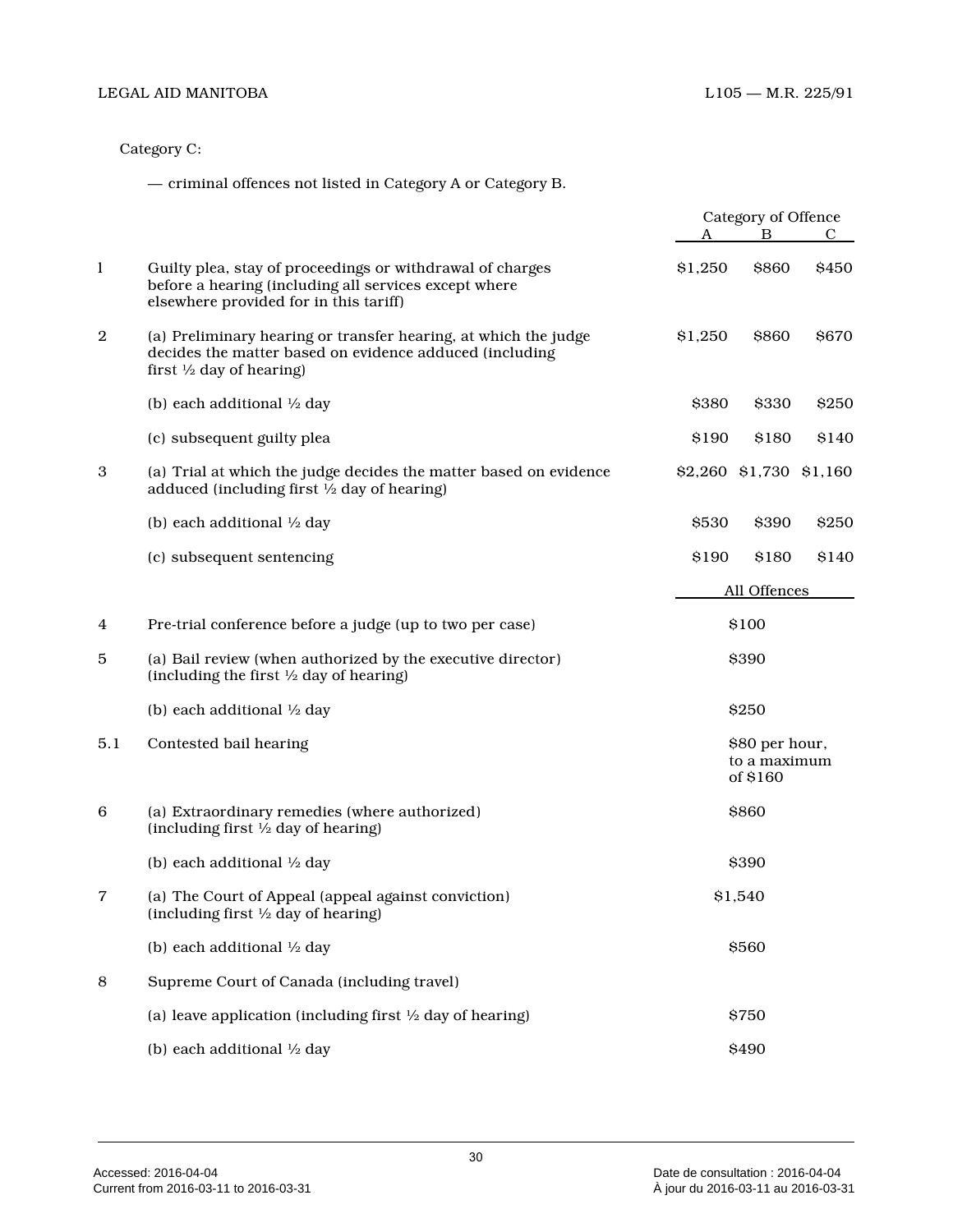|    | (c) hearing (including first $\frac{1}{2}$ day of hearing)       | \$2,810      |
|----|------------------------------------------------------------------|--------------|
|    | (d) each additional $\frac{1}{2}$ day                            | <b>S770</b>  |
| 9  | (a) Other appeals (including first $\frac{1}{2}$ day of hearing) | <b>S960</b>  |
|    | (b) each additional $\frac{1}{2}$ day                            | <b>\$390</b> |
| 10 | Junior counsel – per $\frac{1}{2}$ day of hearing                | \$260        |
| 11 | Duty counsel – \$80 per hour to a maximum of:                    | <b>S260</b>  |

M.R. 59/92; 106/92; 34/94; 2/98; 103/2000; 122/2003; 117/2005; 167/2005; 91/2008; 284/2014; 52/2016

### PART 3

### FEES IN CIVIL MATTERS

Fees provided in this Part for all-inclusive items do not apply if the services furnished are for three hours or less. In those circumstances, the solicitor shall claim for time expended at a rate of \$80 per hour.

Fees in items 3 to 7 of this Part include preparation, attendances and appearances.

| -1             | Interlocutory proceedings (preparation and court time) itemized at \$80 per hour to a maximum<br>of:                    | \$410   |
|----------------|-------------------------------------------------------------------------------------------------------------------------|---------|
| $\overline{2}$ | Examination for discovery or on an affidavit                                                                            |         |
|                | (a) itemized preparation at \$80 per hour to a maximum of:                                                              | \$270   |
|                | (b) attendance, itemized at \$80 per hour                                                                               |         |
| 3              | (a) Trial (including first $\frac{1}{2}$ day of trial) itemized at \$80 per hour to a maximum of:                       | \$1,400 |
|                | (b) each additional $\frac{1}{2}$ day of trial                                                                          | \$460   |
| 4              | (a) Quasi-judicial matters (including first $\frac{1}{2}$ day of hearing) itemized at \$80 per hour to a<br>maximum of: | \$730   |
|                | (b) each additional $\frac{1}{2}$ day of hearing                                                                        | \$230   |
| 5              | (a) The Court of Appeal (including the first $\frac{1}{2}$ day of hearing)                                              | \$1,540 |
|                | (b) each additional 1/2 day                                                                                             | \$560   |
| 6              | Supreme Court of Canada (including travel)                                                                              |         |
|                | (a) leave application (including first $\frac{1}{2}$ day of hearing)                                                    | \$750   |
|                | (b) each additional 1/2 day                                                                                             | \$490   |
|                | (c) appeal hearing (including first $\frac{1}{2}$ day of hearing)                                                       | \$2,810 |
|                | (d) each additional 1/2 day                                                                                             | \$770   |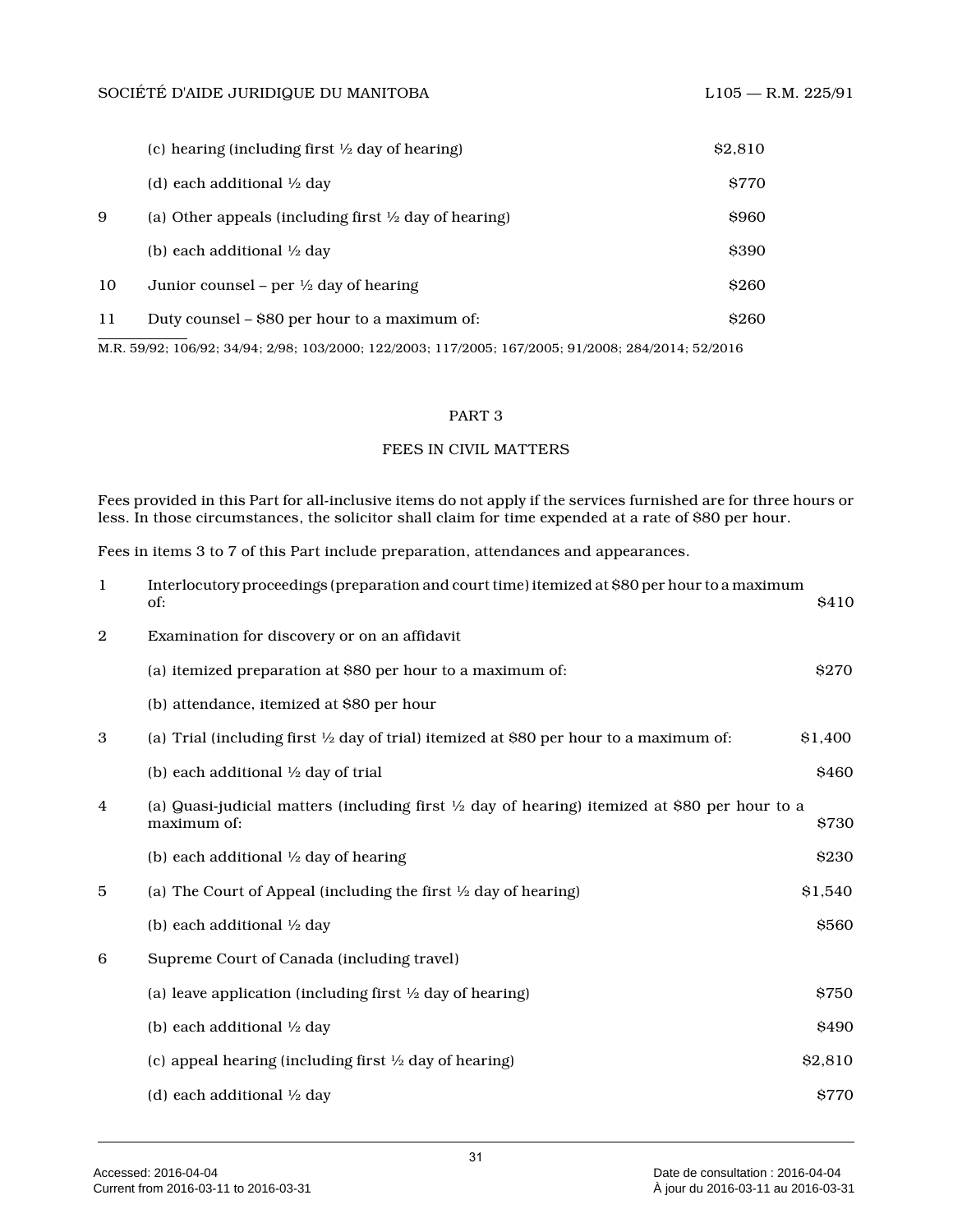| (a) Other appeals (including first $\frac{1}{2}$ day of hearing) | <b>S960</b> |
|------------------------------------------------------------------|-------------|
| (b) each additional $\frac{1}{2}$ day                            | <b>S390</b> |
| M.R. 34/94; 103/2000; 122/2003; 167/2005; 91/2008                |             |

#### PART 4

#### FEES IN DOMESTIC MATTERS

The following fees do not apply in respect of legal aid furnished in three hours or less. In those circumstance, the solicitor may claim at the rate of \$80 per hour .

- 1 A contempt proceeding, a maintenance enforcement proceeding, a divorce in which no corollary relief is sought or in which corollary relief has been settled in previous proceedings, an application to set aside a protection order, an application to defend the making of a protection order, an application pursuant to *The Inter-jurisdictional Support Orders Act*, or child protection proceedings that are disposed of by way of a temporary order of guardianship in favour of a child protection agency, a supervision order, a third party placement order, or a child protection agency agrees to return the child(ren) to the parent(s), including all preparation and appearances:  $\frac{1}{550}$
- 2 A domestic matter other than a matter referred to in item 1, including all preparation and appearances in respect of interim proceedings, case management conferences, pre-trial conferences and, subject to item 3, examinations for discovery and examinations on affidavits: \$1,240
- 3 An examination for discovery or an examination on an affidavit, when authorized by the area director in contemplation of trial:

|   | (a) preparation: \$80 per hour to a maximum of:                                           | \$300   |
|---|-------------------------------------------------------------------------------------------|---------|
|   | (b) attendance: \$80 per hour                                                             |         |
| 4 | Trial, when authorized by the area director and witnesses testify, per $\frac{1}{2}$ day: | \$490   |
| 5 | (a) The Court of Appeal (including the first $\frac{1}{2}$ day of hearing)                | \$1,540 |
|   | (b) each additional $\frac{1}{2}$ day                                                     | \$560   |
| 6 | Supreme Court of Canada (including travel)                                                |         |
|   | (a) leave application (including first $\frac{1}{2}$ day of hearing)                      | \$750   |
|   | (b) each additional $\frac{1}{2}$ day                                                     | \$490   |
|   | (c) appeal hearing (including first $\frac{1}{2}$ day of hearing)                         | \$2,810 |
|   | (d) each additional $\frac{1}{2}$ day                                                     | \$770   |
|   |                                                                                           |         |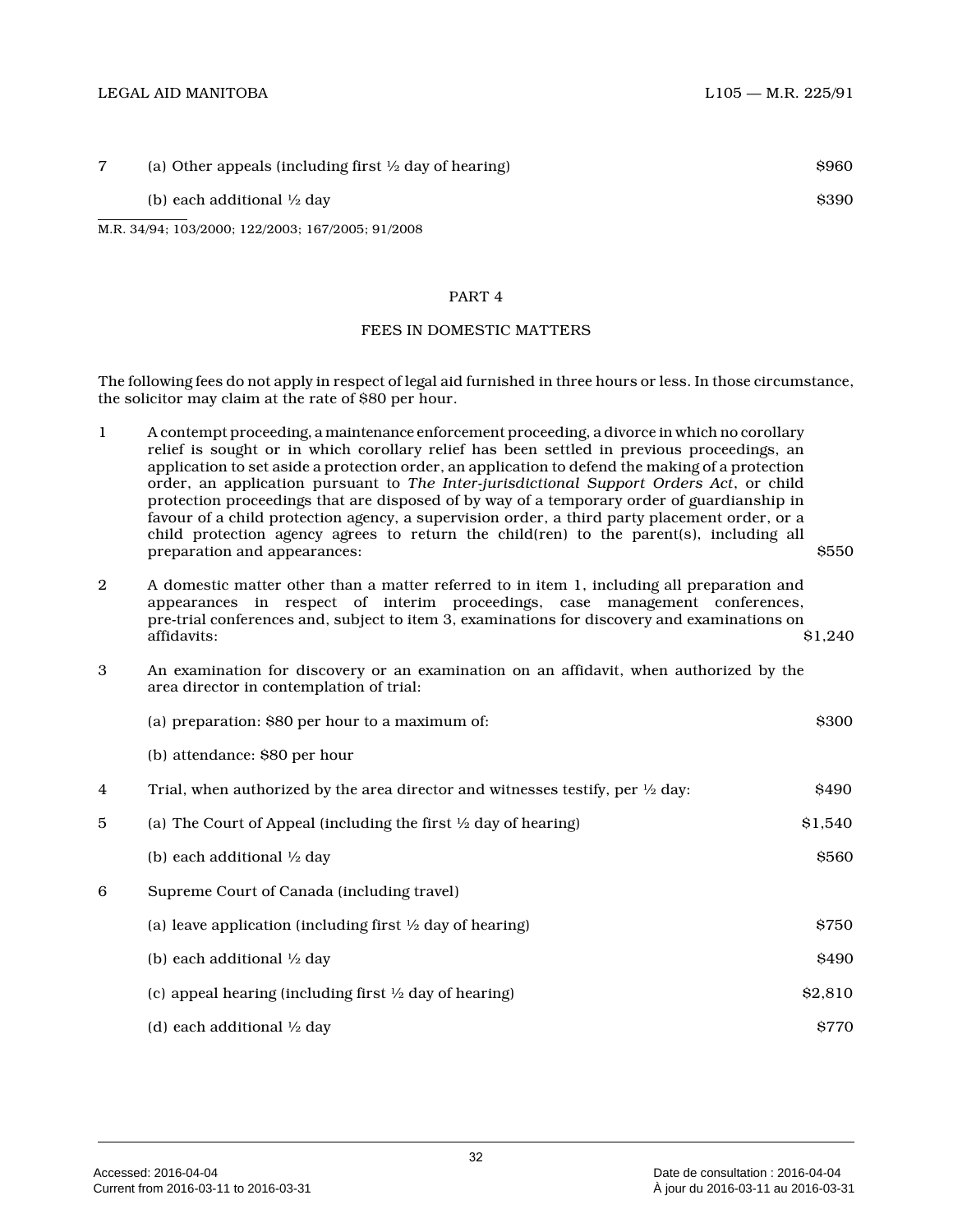### SOCIÉTÉ D'AIDE JURIDIQUE DU MANITOBA L105 — R.M. 225/91

| (a) Other appeals (including first $\frac{1}{2}$ day of hearing)                          | <b>S960</b> |
|-------------------------------------------------------------------------------------------|-------------|
| (b) each additional $\frac{1}{2}$ day                                                     | <b>S390</b> |
| M.R. 64/93; 34/94; 2/98; 113/99; 103/2000; 122/2003; 167/2005; 91/2008; 284/2014; 52/2016 |             |

### PART 4.1

### FEES IN IMMIGRATION MATTERS

Fees provided in this Part for all-inclusive items do not apply if the services furnished are for three hours or less. In those circumstances, the solicitor shall claim for time expended at a rate of \$80 per hour.

| $\mathbf{1}$   | Immigration inquiry, including all preparation and appearances:                                                            | \$530   |
|----------------|----------------------------------------------------------------------------------------------------------------------------|---------|
| $\overline{2}$ | Detention review, including all preparation and appearances:                                                               |         |
|                | (a) initial review                                                                                                         | \$410   |
|                | (b) subsequent reviews (each)                                                                                              | \$150   |
| 3              | Refugee Division, Immigration and Refugee Board:                                                                           |         |
|                | (a) preparation and attendance, including the first $\frac{1}{2}$ day of hearing, \$80 per hour<br>to a maximum of:        | \$1,050 |
|                | (b) each additional $\frac{1}{2}$ day of hearing, including all preparation and attendance:                                | \$370   |
| 4              | Appeal Division, Immigration and Refugee Board:                                                                            |         |
|                | (a) preparation and attendance, including the first $\frac{1}{2}$ day of hearing, \$80 per hour<br>to a maximum of:        | \$1,050 |
|                | (b) each additional $\frac{1}{2}$ day of hearing, including all preparation and attendance:                                | \$370   |
| 5              | Humanitarian and compassionate landing, including a post-determination<br>refugee claimant, \$80 per hour to a maximum of: | \$750   |
| 6              | Federal Court, including all preparation and appearances:                                                                  |         |
|                | (a) application for leave                                                                                                  | \$830   |
|                | (b) hearing after leave                                                                                                    | \$1,050 |
|                | (c) application for stay                                                                                                   | \$830   |
|                | (d) consent motion                                                                                                         | \$270   |
|                | (e) contested motion                                                                                                       | \$460   |
|                | M.R. 2/98; 103/2000; 122/2003; 167/2005; 91/2008                                                                           |         |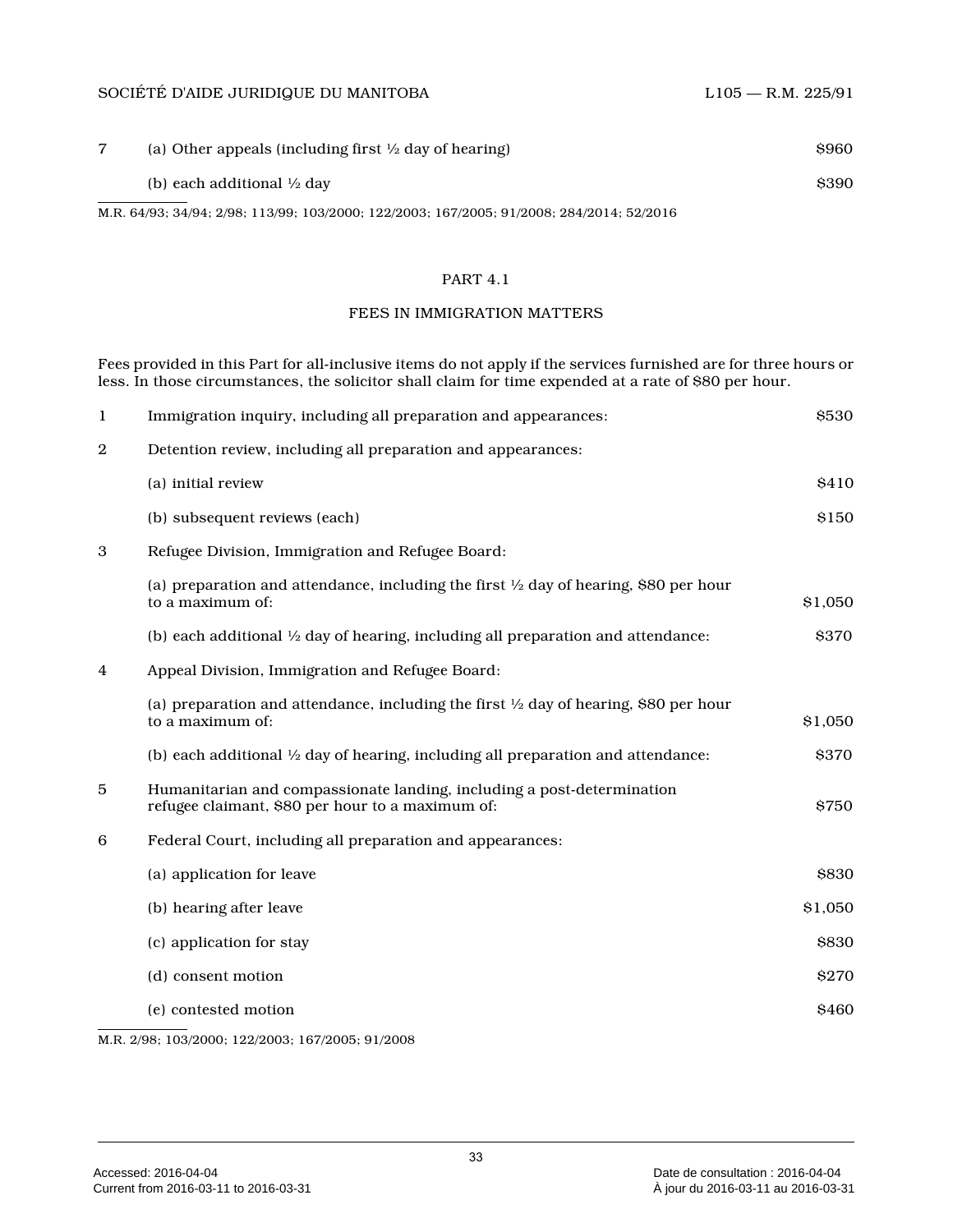### PART 5

### DISBURSEMENTS

Every solicitor acting under a certificate shall be paid the following disbursements actually and reasonably incurred:

- 1 Disbursements, except witness fees, required to be made under a statute, a rule having statutory authority, regulation or order-in-council.
- 2 Subject to the prior approval of an area director, witness fees and travelling expenses of witnesses paid in accordance with the statute, rule or regulation under which the proceeding is brought.
- 3 For appeal matters, fees paid for transcripts at rates applicable to legal aid matters.
- 4 Long distance telephone charges.
- 5 Postage or express charges on the shipment of documents, transcripts or exhibits.
- 6 With the prior approval of an area director:
	- (a) in non-appeal matters, fees paid for transcripts at rates applicable to legal aid matters;
	- (b) a solicitor's travelling expenses, at rates determined by the council;
	- (c) fees paid to expert witnesses;
	- (d) fees paid for a medical expert or expert in psychology;
	- (e) other disbursements.

M.R. 117/2005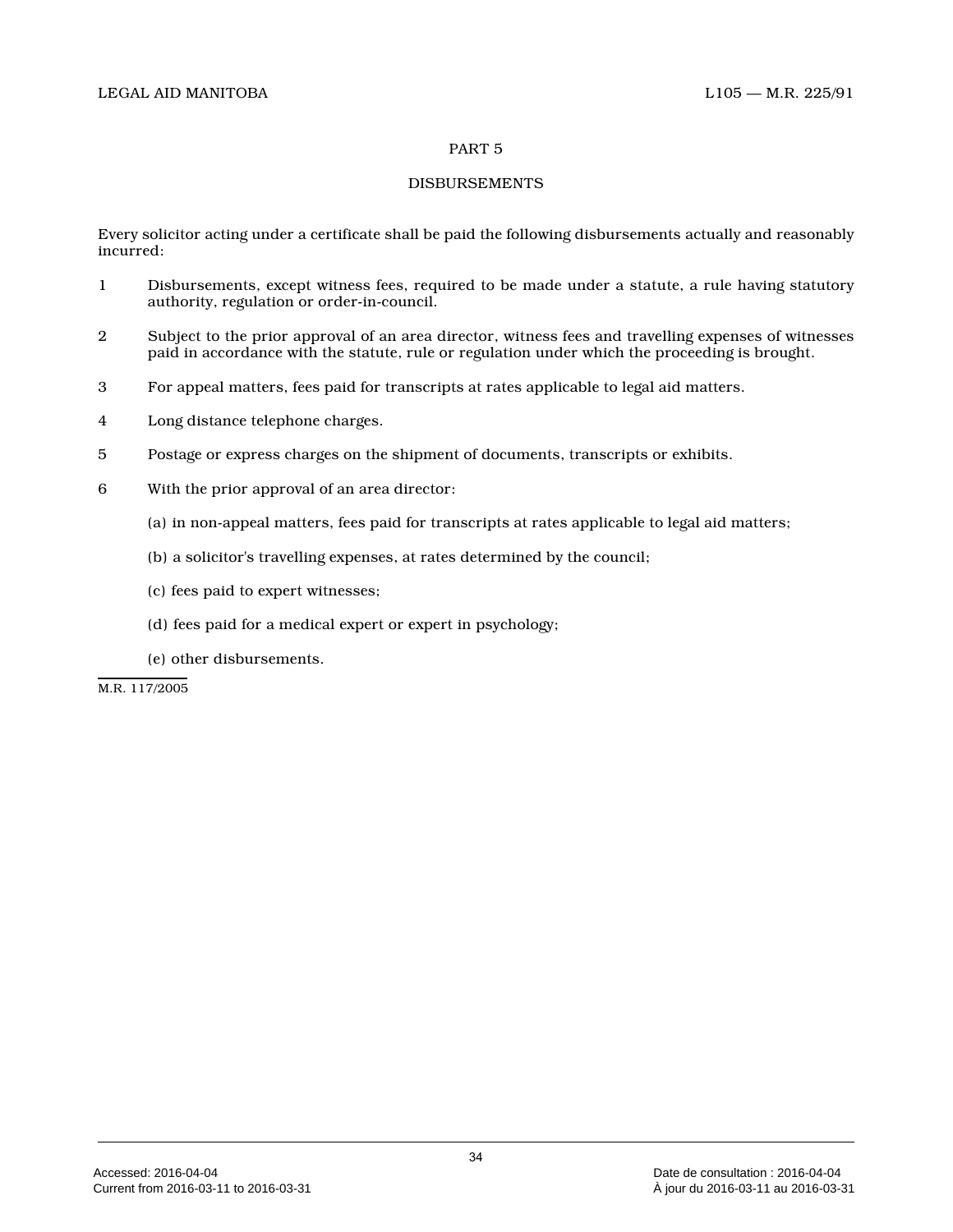### ANNEXE

### TARIF DES HONORAIRES

### PARTIE 1

### DISPOSITIONS GÉNÉRALES

**1** Les définitions qui suivent s'appliquent au présent tarif.

**« contestée »** Contestée au cours de l'instruction de l'affaire. ("contested")

**« procédure provisoire »** Procédure introduite par avis de motion et affidavit, laquelle fait par la suite l'objet d'une audience. ("interim proceeding")

**« traitées conjointement »** Des affaires sont traitées conjointement lorsque l'audition définitive d'au moins deux d'entre elles est tenue en même temps. ("dealt with together")

**« vacation »** Temps réel de comparution devant le tribunal, à l'exclusion du temps consacré par un procureur à attendre, à se déplacer, à rencontrer les témoins ou à faire toute autre préparation. ("court time")

**2** Sauf indication contraire, les comptes préparés conformément au présent tarif n'ont pas besoin d'être détaillés.

**3** Sauf indication contraire, les honoraires s'étendent à l'ensemble des services fournis, y compris la première demi-journée d'audition d'une affaire. Des honoraires supplémentaires sont prévus pour le s demi-journées additionnelles.

**4** Le procureur dresse son compte d'aide juridique conformément à la présente annexe et peut être tenu de fournir au directeur général une preuve des services qu'il a fournis et des débours qu'il a engagés.

**5** Lorsqu'il détermine les honoraires exigibles à l'égard de services dont le présent tarif ne fait pas mention, le directeur général peut tenir compte des honoraires payables pour des services semblables e t accorde des honoraires raisonnables à l'égard des services.

**6** Le taux horaire de 80 \$ prévu au présent tarif est réduit à 20 \$ si les services d'aide juridique sont fournis par un diplômé en droit.

R.M. 103/2000; 122/2003; 167/2005; 91/2008

**7(1)** Sous réserve du paragraphe (2), le procureur qui représente au moins deux clients dans la même affaire et qui a des mandats d'aide juridique distincts à l'égard de ceux-ci fait part au directeur général des noms des clients et n'a le droit de réclamer des honoraires qu'à l'égard d'un seul d'entre eux.

**7(2)** Le directeur général peut accorder au procureur des honoraires supplémentaires pour des services distincts fournis aux autres clients.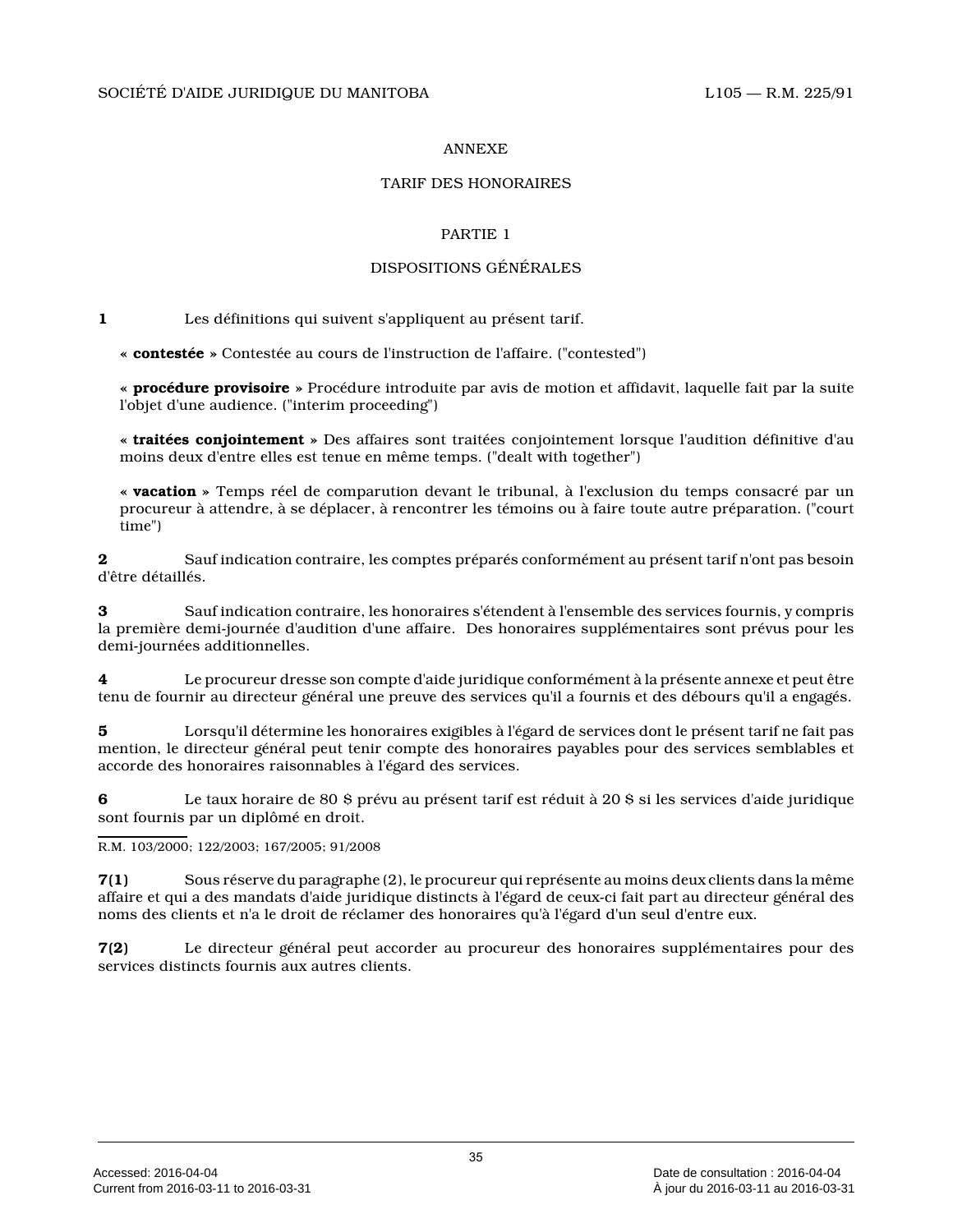**8** Si au moins deux mandats sont délivrés à l'égard du même client et que les affaires visées par ces mandats sont traitées conjointement, le procureur en avise le directeur général. Le procureur n'a le droit de réclamer des honoraires qu'à l'égard d'une seule affaire mais le directeur général peut lui accorder des honoraires supplémentaires pour des services distincts qu'il a fournis relativement à chaque affaire.

R.M. 34/94

**8.1** Si un mandat est modifié afin qu'il vise une affaire additionnelle et si les affaires qu'il concerne sont traitées conjointement, le procureur n'a le droit de réclamer des honoraires qu'à l'égard d'une seule affaire, mais le directeur général peut lui accorder des honoraires supplémentaires pour des services distincts qu'il a fournis relativement à chaque affaire.

R.M. 34/94

**9(1)** Sous réserve de l'approbation préalable d'un directeur régional, une indemnité de déplacement d'un montant de 40 \$ l'heure peut être attribuée, sauf dans le cas d'affaires portées devant la Cour suprême du Canada et pour lesquelles les honoraires prévus comprennent une indemnité de déplacement et d'attente.

**9(2)** Il est interdit à un procureur de facturer plus de deux demi-journées de travail par jour.

#### R.M. 91/2008

**10(1)** Si la fourniture de services d'aide juridique par un procureur est interrompue ou demeure inachevée pour une raison quelconque, les honoraires qui sont normalement payables au procureur pour la fourniture des services en vertu d'un mandat peuvent être ramenés à 370 \$ ou à 50 % du montant payable en vertu du tarif applicable aux services en question, si ce montant est inférieur.

**10(2)** Les honoraires qui sont normalement payables à un procureur pour la fourniture de services d'aide juridique aux termes d'un mandat peuvent être réduits de 50 % si les services en question ont déjà été fournis au client aux termes d'un mandat délivré à un autre procureur.

R.M. 34/94; 167/2005; 91/2008

### PARTIE 2

### HONORAIRES EN MATIÈRE CRIMINELLE

Les honoraires prévus par la présente partie ne s'appliquent que lorsque les services ont été fournis pendant plus de trois heures. Si ce n'est pas le cas, le procureur doit réclamer des honoraires au taux horaire de 80 \$.

Les honoraires prévus par la présente partie comprennent la préparation et les comparutions.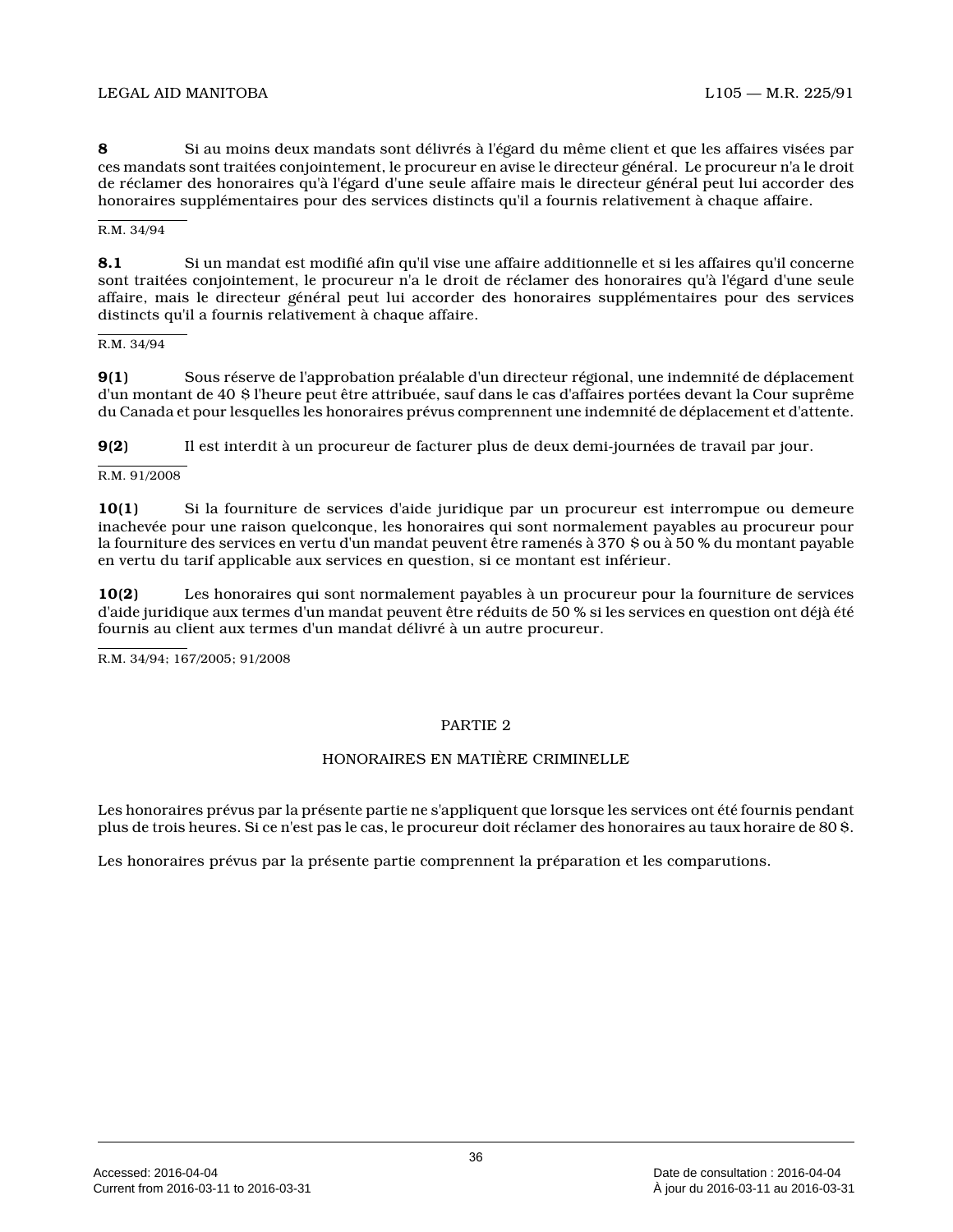### Catégories d'infractions :

### Catégorie A

Les infractions suivantes :

| Disposition du Code criminel                                                                          | Description générale de l'infraction                                                                |
|-------------------------------------------------------------------------------------------------------|-----------------------------------------------------------------------------------------------------|
| -273                                                                                                  | agression sexuelle grave                                                                            |
| 80a), 220a) ou b),<br>233                                                                             | infractions pouvant causer la mort                                                                  |
| $\cdot$ 431.431.1                                                                                     | attaque de locaux des Nations Unies ou de locaux<br>faisant l'objet d'une protection internationale |
| -239                                                                                                  | tentative de meurtre                                                                                |
| -234                                                                                                  | homicide involontaire coupable                                                                      |
| - 229                                                                                                 | meurtre                                                                                             |
| - 465                                                                                                 | complot en vue de la perpétration d'un meurtre                                                      |
| 467.1, 467.11, 467.111,<br>٠<br>467.12.467.13                                                         | infractions ayant trait aux organisations<br>criminelles                                            |
| 83.02, 83.03, 83.04, 83.18,<br>$\bullet$<br>83.19, 83.2, 83.21, 83.22,<br>$83.23, 83.231(3)$ ou $(4)$ | terrorisme                                                                                          |
| 269.1                                                                                                 | torture                                                                                             |
| 279.01, 279.011, 279.02                                                                               | traite des personnes                                                                                |

# Catégorie B

Les infractions suivantes :

| Dispositions du Code criminel<br>(à moins d'indication contraire) | Description générale de l'infraction                                                                      |
|-------------------------------------------------------------------|-----------------------------------------------------------------------------------------------------------|
| 280, 281, 282, 283                                                | enlèvement                                                                                                |
| 245a                                                              | administration d'une substance délétère causant<br>des lésions corporelles ou mettant la vie en<br>danger |
| -268                                                              | voies de fait graves                                                                                      |
| 433a)                                                             | incendie criminel                                                                                         |
| 433b)                                                             | incendie criminel causant des lésions corporelles                                                         |
| 270                                                               | voies de fait contre un agent de la paix                                                                  |
| 753.3                                                             | défaut de se conformer à une surveillance de<br>longue durée                                              |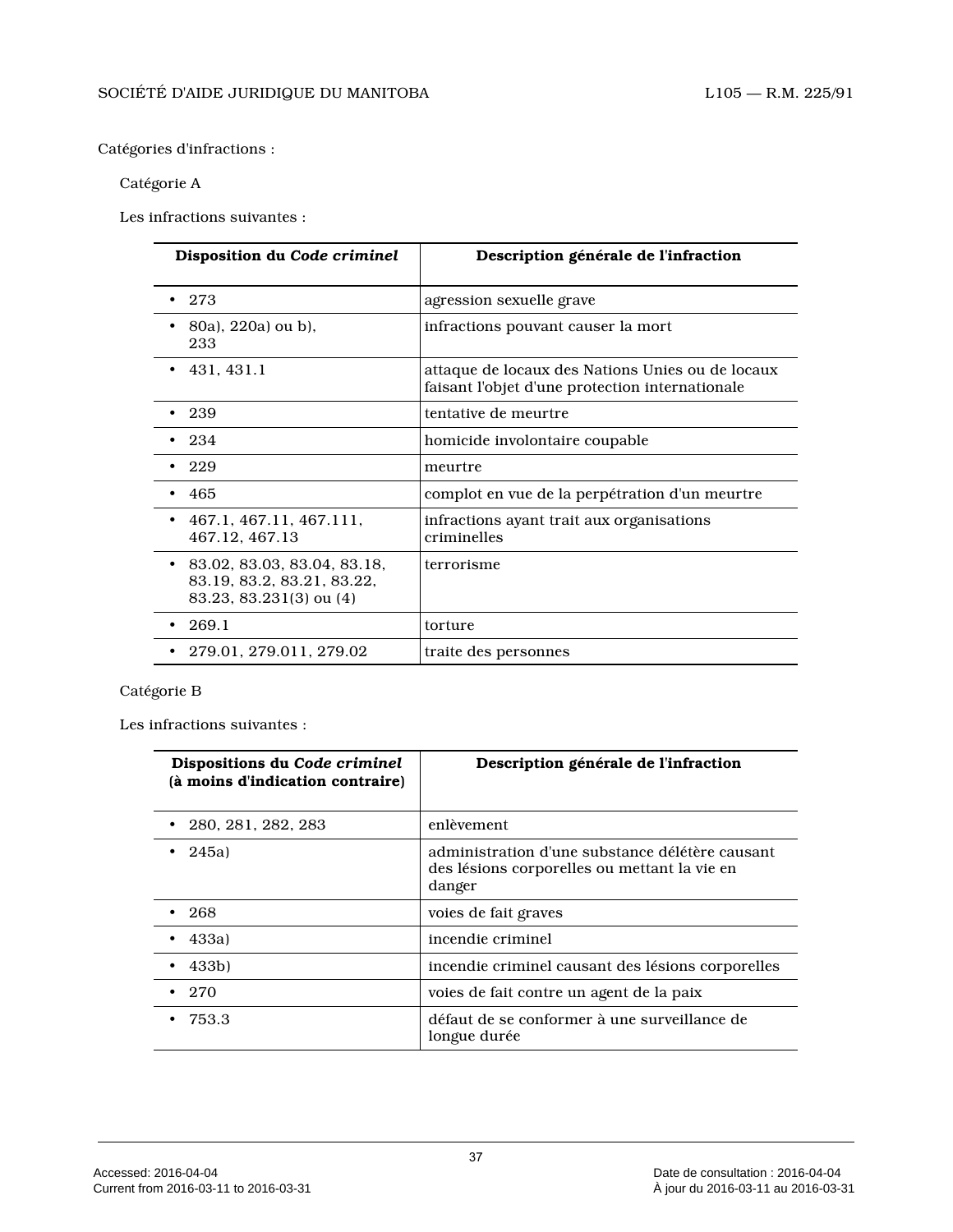| Dispositions du Code criminel<br>(à moins d'indication contraire)    | Description générale de l'infraction                                                                                                                                          |  |
|----------------------------------------------------------------------|-------------------------------------------------------------------------------------------------------------------------------------------------------------------------------|--|
| 119, 120, 121, 122<br>٠                                              | corruption de fonctionnaires judiciaires, publics<br>ou municipaux, fraude envers le gouvernement,<br>abus de confiance, actes de corruption dans les<br>affaires municipales |  |
| 220<br>$\bullet$                                                     | fait de causer la mort par négligence criminelle                                                                                                                              |  |
| 163.1                                                                | pornographie juvénile                                                                                                                                                         |  |
| 221                                                                  | fait de causer des lésions corporelles par<br>négligence criminelle                                                                                                           |  |
| 244<br>$\bullet$                                                     | décharge d'une arme à feu avec une intention<br>particulière                                                                                                                  |  |
| 244.2                                                                | décharge d'une arme à feu avec insouciance                                                                                                                                    |  |
| 346<br>$\bullet$                                                     | extorsion                                                                                                                                                                     |  |
| $348(1)d$ , $348.1b$ )                                               | introduction par effraction dans une maison<br>d'habitation occupée avec emploi de violence ou<br>de menaces de violence                                                      |  |
| $\cdot$ 279.1                                                        | prise d'otage                                                                                                                                                                 |  |
| 6 (Loi réglementant certaines<br>drogues et autres substances)       | importation et exportation                                                                                                                                                    |  |
| 155<br>٠                                                             | inceste                                                                                                                                                                       |  |
| 279                                                                  | enlèvement                                                                                                                                                                    |  |
| 102                                                                  | fabrication d'une arme automatique                                                                                                                                            |  |
| 430(2)                                                               | méfait causant un danger réel pour la vie                                                                                                                                     |  |
| 430(5.1)                                                             | méfait à l'égard de données informatiques                                                                                                                                     |  |
| 249(3), 252(1.2), 255(2),<br>٠<br>255(2.1), 255(2.2)                 | infractions routières causant des lésions<br>corporelles                                                                                                                      |  |
| $249(4)$ , $255(3)$ , $255(3.1)$ ,<br>٠<br>255(3.2), 255(3.3)        | infractions routières causant la mort                                                                                                                                         |  |
| 139(1)c), 139(2)                                                     | entrave à la justice (acte criminel)                                                                                                                                          |  |
| 129d)<br>٠                                                           | entrave à un fonctionnaire public ou à un agent de<br>la paix (acte criminel)                                                                                                 |  |
| 119, 136, 172(4), 174, 251,<br>$\bullet$<br>283(2), 318, 319(2), 347 | infractions ne pouvant faire l'objet d'une poursuite<br>sans le consentement du procureur général                                                                             |  |
| 128<br>٠                                                             | prévarication des agents de la paix dans<br>l'exécution d'actes judiciaires                                                                                                   |  |
| 131<br>$\bullet$                                                     | parjure                                                                                                                                                                       |  |
| 5(2) (Loi réglementant<br>certaines drogues et autres<br>substances) | possession en vue du trafic                                                                                                                                                   |  |
| 63, 64, 65, 67, 68<br>٠                                              | émeute ou attroupement illégal                                                                                                                                                |  |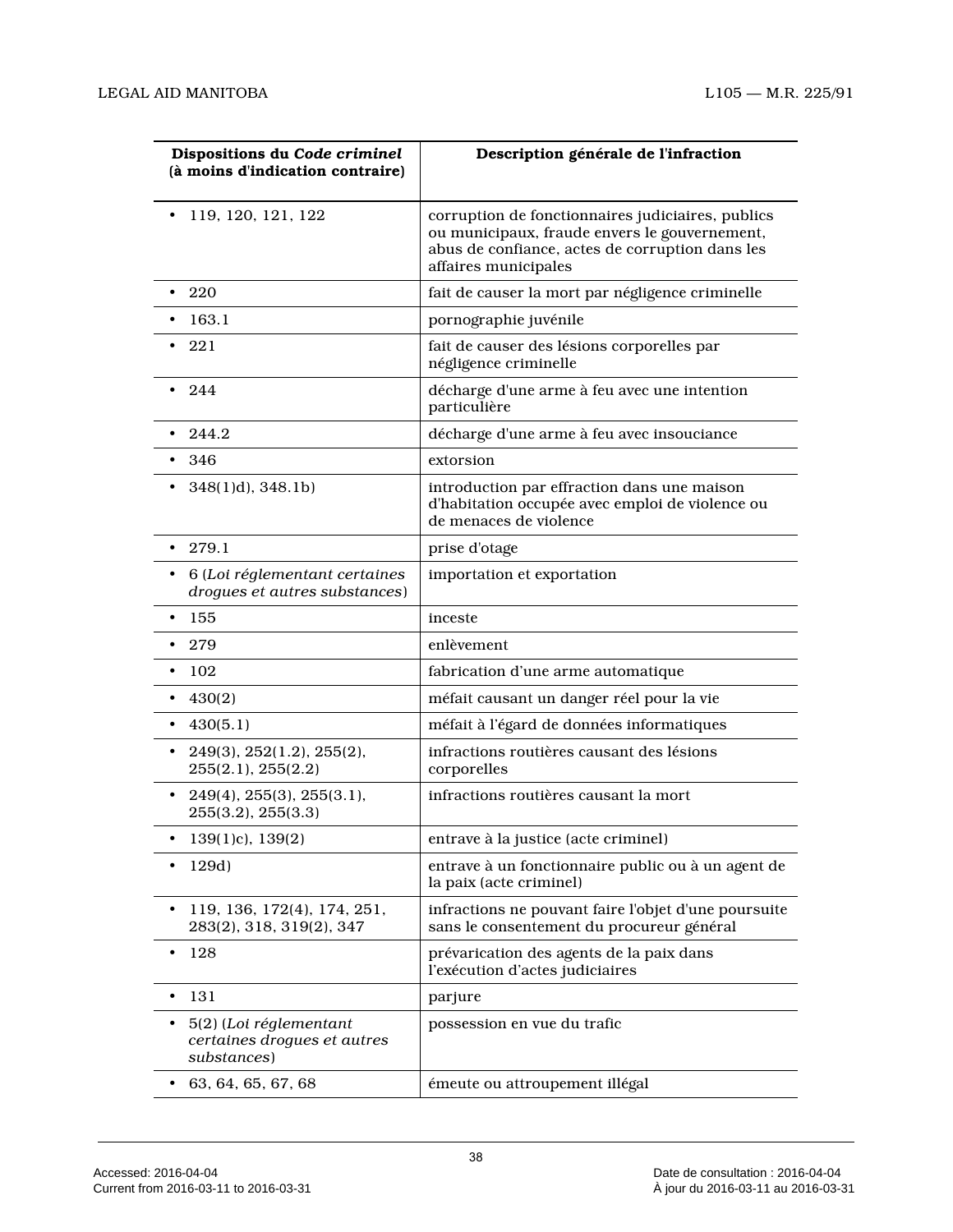| Dispositions du Code criminel<br>(à moins d'indication contraire) | Description générale de l'infraction                               |
|-------------------------------------------------------------------|--------------------------------------------------------------------|
| •343                                                              | vol qualifié                                                       |
| 271a                                                              | agression sexuelle (acte criminel)                                 |
| 272                                                               | agression sexuelle armée                                           |
| 153, 153.1, 172.2                                                 | exploitation sexuelle                                              |
| -151<br>٠                                                         | contacts sexuels                                                   |
| 152, 160, 170, 171, 171.1,<br>$172.1, 173(1)a)$ ou $(2)a)$        | infractions sexuelles sans peine minimale<br>obligatoire           |
| 83.231                                                            | incitation à craindre des activités terroristes<br>(acte criminel) |
| 99, 100, 103                                                      | trafic d'armes                                                     |
| • 81                                                              | usage d'explosifs avec une intention particulière                  |
| -85                                                               | usage d'une arme à feu lors de la perpétration<br>d'une infraction |

— tentative ou complot en vue de la perpétration de l'une des infractions énumérées ci-dessus;

— complot en vue de la perpétration d'une infraction visée à la catégorie C.

Catégorie C :

— infractions criminelles non énumérées dans la catégorie A ou B.

|              |                                                                                                                                                                                                      | Catégories d'infractions |                            |       |
|--------------|------------------------------------------------------------------------------------------------------------------------------------------------------------------------------------------------------|--------------------------|----------------------------|-------|
|              |                                                                                                                                                                                                      | A                        | B.                         | С     |
| $\mathbf{1}$ | Plaidoyer de culpabilité, suspension de l'instance ou retrait des<br>accusations avant la tenue d'une audience (y compris tous les services<br>fournis, sauf disposition contraire du présent tarif) | 1250S                    | 860 S                      | 450 S |
| 2            | a) Audience préliminaire ou audience de renvoi au cours<br>desquelles le juge statue sur la question en se fondant sur<br>la preuve présentée (y compris la première demi-journée d'audience)        | 1 250 \$                 | 860 S                      | 670 S |
|              | b) chaque demi-journée additionnelle                                                                                                                                                                 | 380 S                    | 330 S                      | 250S  |
|              | c) plaidover de culpabilité subséquent                                                                                                                                                               | 190S                     | 180S                       | 140S  |
| 3            | a) Instruction au cours de laquelle le juge statue sur la question<br>en se fondant sur la preuve présentée (y compris la première<br>demi-journée d'audience)                                       |                          | 2 260 \$ 1 730 \$ 1 160 \$ |       |
|              | b) chaque demi-journée additionnelle                                                                                                                                                                 | 530 S                    | 390 S                      | 250 S |
|              | c) prononcé ultérieur de la sentence                                                                                                                                                                 | 190S                     | 180 S                      | 140 S |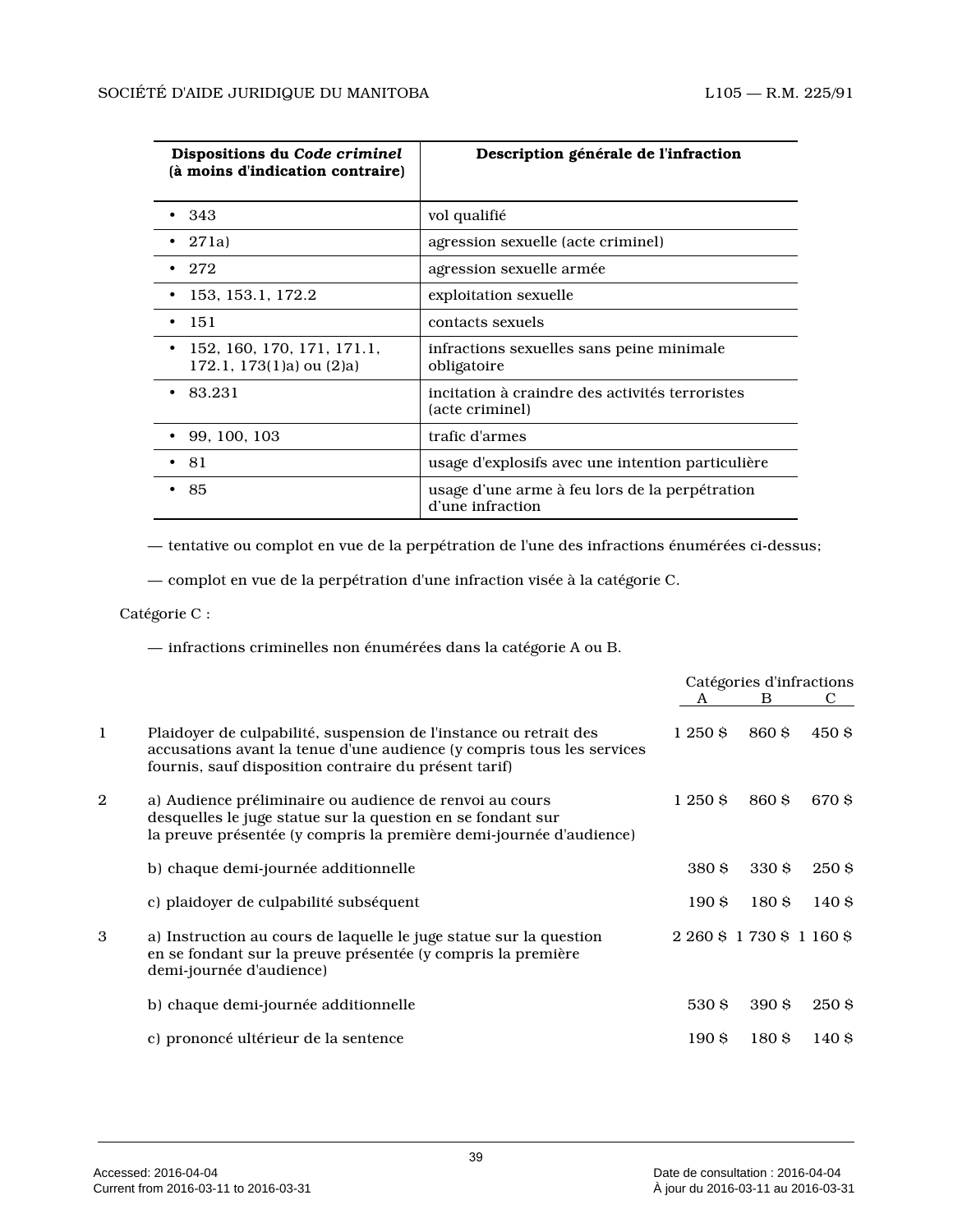### $LIO5- M.R.~225/91 \label{eq:105}$

|     |                                                                                                                                                     | Toutes les infractions                               |
|-----|-----------------------------------------------------------------------------------------------------------------------------------------------------|------------------------------------------------------|
| 4   | Conférence préparatoire au procès tenue devant un juge<br>(maximum de deux par cause)                                                               | 100 <sub>5</sub>                                     |
| 5   | a) Examen de la mise en liberté provisoire (lorsqu'il est<br>autorisée par le directeur général) (y compris la première<br>demi-journée d'audience) | 390S                                                 |
|     | b) chaque demi-journée additionnelle                                                                                                                | 250 \$                                               |
| 5.1 | Audience relative à une demande<br>contestée de mise en liberté<br>provisoire                                                                       | 80 \$ l'heure,<br>jusqu'à<br>concurrence<br>de 160 S |
| 6   | a) Recours extraordinaires (lorsqu'ils sont autorisés) (y compris<br>la première demi-journée d'audience)                                           | 860 \$                                               |
|     | b) chaque demi-journée additionnelle                                                                                                                | 390 \$                                               |
| 7   | a) Cour d'appel (appel de la condamnation) (y compris<br>la première demi-journée d'audience)                                                       | 1 540 \$                                             |
|     | b) chaque demi-journée additionnelle                                                                                                                | 560 S                                                |
| 8   | Cour suprême du Canada (y compris les frais de déplacement) :                                                                                       |                                                      |
|     | a) demande d'autorisation d'appel (y compris la première<br>demi-journée d'audience)                                                                | 750 S                                                |
|     | b) chaque demi-journée additionnelle                                                                                                                | 490\$                                                |
|     | c) audience (y compris la première demi-journée d'audience)                                                                                         | 2810\$                                               |
|     | d) chaque demi-journée additionnelle                                                                                                                | 770\$                                                |
| 9   | a) Autres appels (y compris la première demi-journée d'audience)                                                                                    | 960\$                                                |
|     | b) chaque demi-journée additionnelle                                                                                                                | 390\$                                                |
| 10  | Avocat adjoint - pour chaque demi-journée d'audience                                                                                                | 260\$                                                |
| 11  | Avocat de service — taux horaire de 80 \$, jusqu'à concurrence de                                                                                   | 260\$                                                |

R.M. 59/92; 106/92; 34/94; 2/98; 103/2000; 122/2003; 117/2005; 167/2005; 91/2008; 284/2014; 52/2016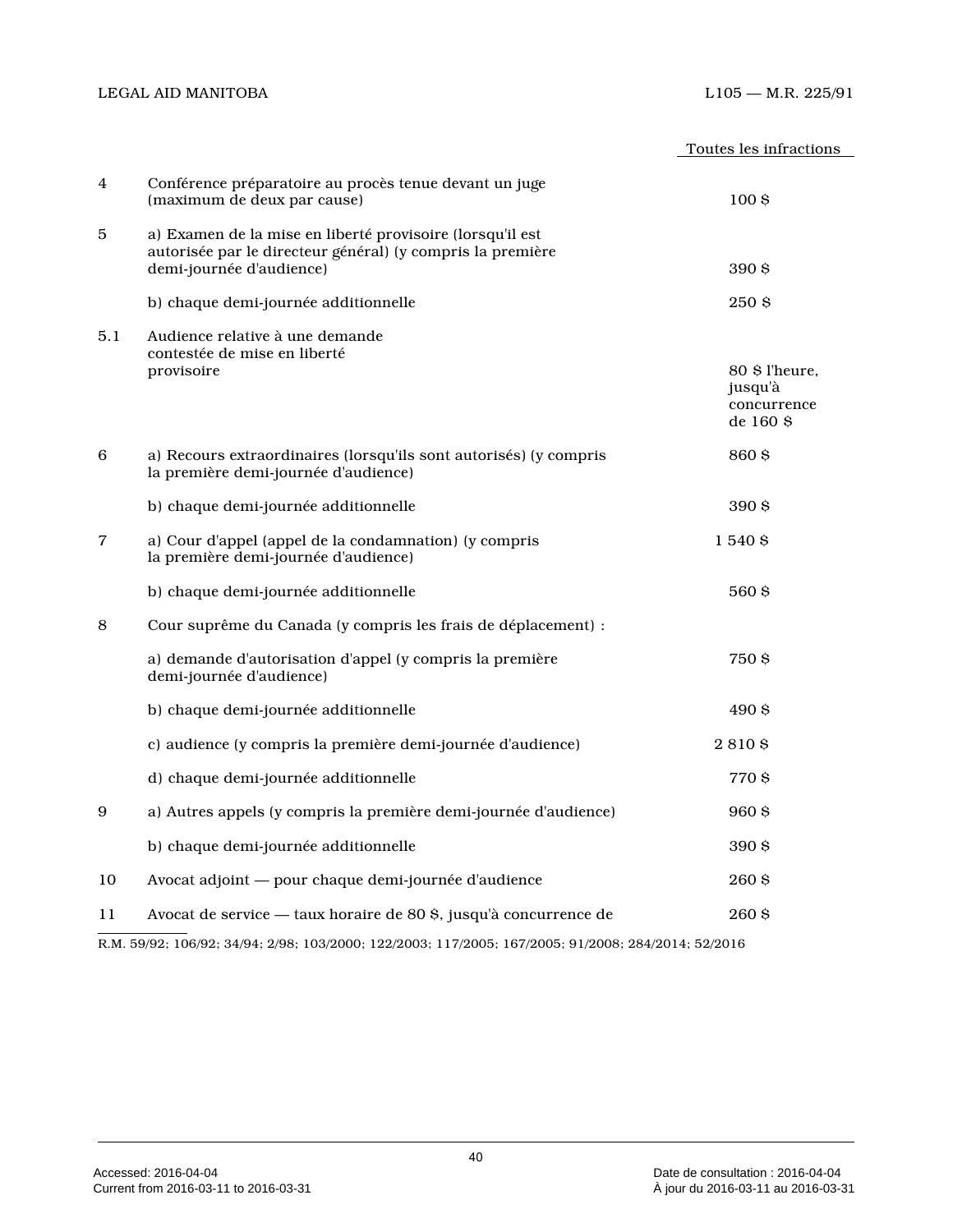#### PARTIE 3

## HONORAIRES EN MATIÈRE CIVILE

Les honoraires prévus par la présente partie à l'égard de chaque point ne s'appliquent que lorsque les services ont été fournis pendant plus de trois heures. Si ce n'est pas le cas, le procureur doit réclamer des honoraires au taux horaire de 80 \$.

Les honoraires prévus aux points 3 à 7 de la présente partie comprennent la préparation, les présences au tribunal et les comparutions.

| $\mathbf{1}$ | Procédures interlocutoires (préparation et vacation) au taux horaire de 80 \$,<br>jusqu'à concurrence de                          | 410\$    |
|--------------|-----------------------------------------------------------------------------------------------------------------------------------|----------|
| $\mathbf{2}$ | Interrogatoire préalable ou examen portant sur un affidavit :                                                                     |          |
|              | a) préparation détaillée au taux horaire de 80 \$, jusqu'à concurrence de                                                         | 270\$    |
|              | b) comparution au taux horaire de 80 \$                                                                                           |          |
| 3            | a) Instruction (y compris la première demi-journée d'audience) au taux horaire<br>de 80 \$, jusqu'à concurrence de                | 1 400 \$ |
|              | b) chaque demi-journée additionnelle d'instruction                                                                                | 460 \$   |
| 4            | a) Affaires quasi judiciaires (y compris la première demi-journée d'audience)<br>au taux horaire de 80 \$, jusqu'à concurrence de | 730\$    |
|              | b) chaque demi-journée additionnelle d'audience                                                                                   | 230 \$   |
| 5            | a) Cour d'appel (y compris la première demi-journée d'audience)                                                                   | 1540\$   |
|              | b) chaque demi-journée additionnelle                                                                                              | 560\$    |
| 6            | Cour suprême du Canada (y compris les frais de déplacement) :                                                                     |          |
|              | a) demande d'autorisation d'appel (y compris la première demi-journée d'audience)                                                 | 750\$    |
|              | b) chaque demi-journée additionnelle                                                                                              | 490 \$   |
|              | c) audition de l'appel (y compris la première demi-journée d'audience)                                                            | 2810\$   |
|              | d) chaque demi-journée additionnelle                                                                                              | 770\$    |
| 7            | a) Autres appels (y compris la première demi-journée d'audience)                                                                  | 960\$    |
|              | b) chaque demi-journée additionnelle                                                                                              | 390 \$   |

R.M. 34/94; 103/2000; 122/2003; 167/2005; 91/2008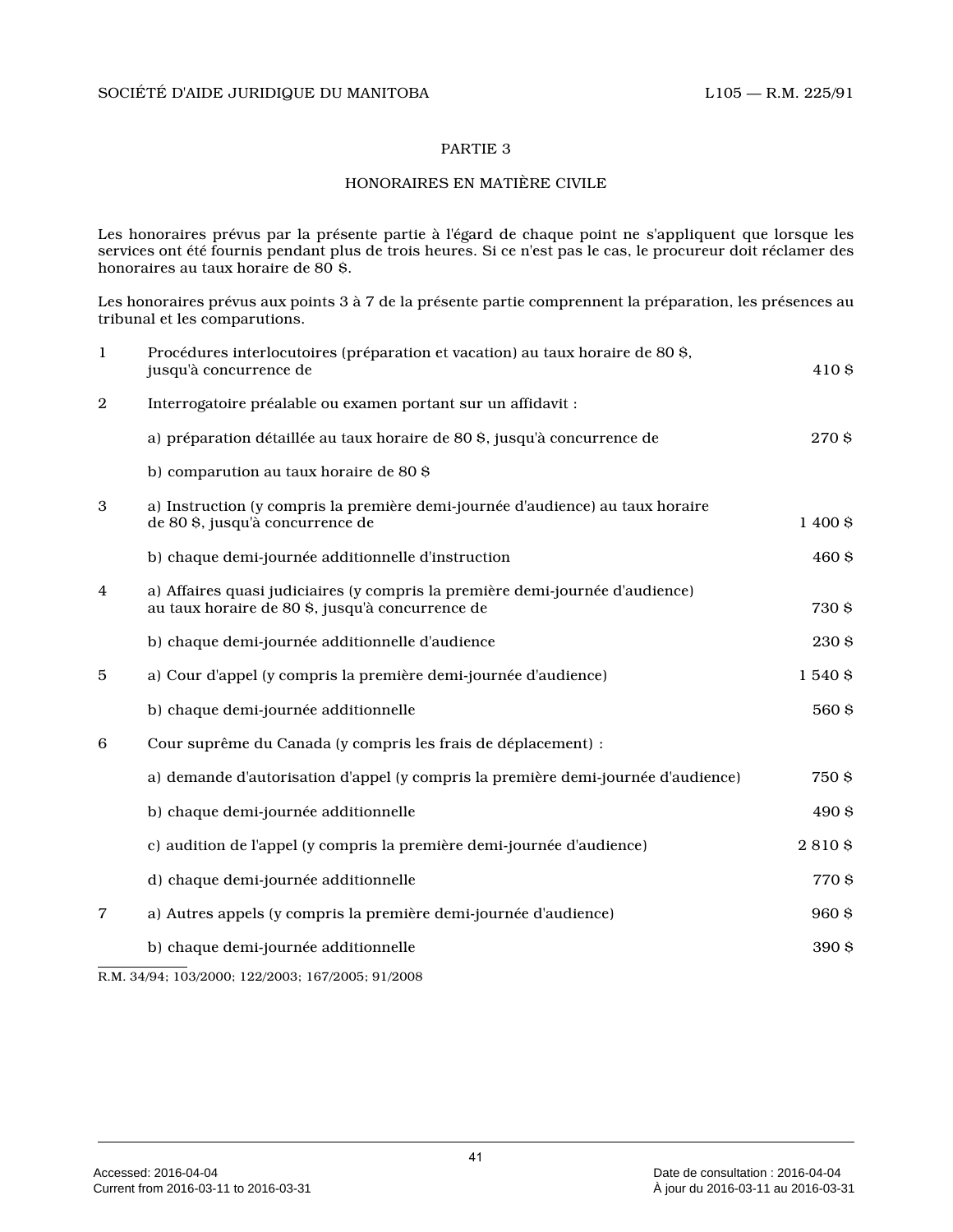### PARTIE 4

## HONORAIRES EN MATIÈRE FAMILIALE

Les honoraires suivants ne s'appliquent que lorsque les services d'aide juridique ont été fournis pendant plus de trois heures. Si ce n'est pas le cas, le procureur peut réclamer des honoraires au taux horaire de 80 \$.

| $\mathbf{1}$     | Procès pour outrage, procédure d'exécution d'une ordonnance alimentaire ou divorce dans<br>lequel aucune mesure accessoire n'est demandée ou relativement auquel des mesures<br>accessoires ont fait l'objet d'un règlement lors d'une procédure antérieure, requête en<br>annulation d'une ordonnance de protection, requête en défense d'une ordonnance de protection<br>rendue, demande présentée sous le régime de la Loi sur l'établissement et l'exécution<br>réciproque des ordonnances alimentaires ou instances en matière de protection de l'enfant<br>donnant lieu soit à la délivrance d'une ordonnance de tutelle temporaire en faveur d'un office<br>des Services à l'enfant et à la famille, d'une ordonnance de surveillance, d'une ordonnance de<br>placement de l'enfant chez un tiers, soit à l'acceptation par un office des Services à l'enfant et<br>à la famille de rendre l'enfant à ses parents, ou à l'un d'eux — ou les enfants à leurs parents,<br>ou à l'un d'eux - y compris la préparation et les comparutions | 550S     |
|------------------|-----------------------------------------------------------------------------------------------------------------------------------------------------------------------------------------------------------------------------------------------------------------------------------------------------------------------------------------------------------------------------------------------------------------------------------------------------------------------------------------------------------------------------------------------------------------------------------------------------------------------------------------------------------------------------------------------------------------------------------------------------------------------------------------------------------------------------------------------------------------------------------------------------------------------------------------------------------------------------------------------------------------------------------------------|----------|
| $\mathbf{2}$     | Affaires familiales autres que celles visées par le point 1, y compris la préparation et les<br>comparutions relatives à toute procédure provisoire, les conférences de gestion de cause, les<br>conférences préparatoires au procès et, sous réserve du point 3, les interrogatoires préalables<br>et les interrogatoires portant sur des affidavits                                                                                                                                                                                                                                                                                                                                                                                                                                                                                                                                                                                                                                                                                         | 1240S    |
| $\boldsymbol{3}$ | Interrogatoire préalable ou interrogatoire portant sur un affidavit, lorsqu'il est autorisé par un<br>directeur régional en prévision d'un procès :                                                                                                                                                                                                                                                                                                                                                                                                                                                                                                                                                                                                                                                                                                                                                                                                                                                                                           |          |
|                  | a) préparation : 80 \$ l'heure, jusqu'à concurrence de                                                                                                                                                                                                                                                                                                                                                                                                                                                                                                                                                                                                                                                                                                                                                                                                                                                                                                                                                                                        | 300\$    |
|                  | b) comparution : 80 \$ l'heure                                                                                                                                                                                                                                                                                                                                                                                                                                                                                                                                                                                                                                                                                                                                                                                                                                                                                                                                                                                                                |          |
| 4                | Procès autorisé par un directeur régional et au cours duquel des témoins sont appelés à<br>témoigner, par demi-journée                                                                                                                                                                                                                                                                                                                                                                                                                                                                                                                                                                                                                                                                                                                                                                                                                                                                                                                        | 490\$    |
| 5                | a) Cour d'appel (y compris la première demi-journée d'audience)                                                                                                                                                                                                                                                                                                                                                                                                                                                                                                                                                                                                                                                                                                                                                                                                                                                                                                                                                                               | 1 540 \$ |
|                  | b) chaque demi-journée additionnelle                                                                                                                                                                                                                                                                                                                                                                                                                                                                                                                                                                                                                                                                                                                                                                                                                                                                                                                                                                                                          | 560 \$   |
| 6                | Cour suprême du Canada (y compris les frais de déplacement) :                                                                                                                                                                                                                                                                                                                                                                                                                                                                                                                                                                                                                                                                                                                                                                                                                                                                                                                                                                                 |          |
|                  | a) demande d'autorisation d'appel (y compris la première demi-journée d'audience)                                                                                                                                                                                                                                                                                                                                                                                                                                                                                                                                                                                                                                                                                                                                                                                                                                                                                                                                                             | 750 S    |
|                  | b) chaque demi-journée additionnelle                                                                                                                                                                                                                                                                                                                                                                                                                                                                                                                                                                                                                                                                                                                                                                                                                                                                                                                                                                                                          | 490 \$   |
|                  | c) audition de l'appel (y compris la première demi-journée d'audience)                                                                                                                                                                                                                                                                                                                                                                                                                                                                                                                                                                                                                                                                                                                                                                                                                                                                                                                                                                        | 2810\$   |
|                  | d) chaque demi-journée additionnelle                                                                                                                                                                                                                                                                                                                                                                                                                                                                                                                                                                                                                                                                                                                                                                                                                                                                                                                                                                                                          | 770 S    |
| 7                | a) Autres appels (y compris la première demi-journée d'audience)                                                                                                                                                                                                                                                                                                                                                                                                                                                                                                                                                                                                                                                                                                                                                                                                                                                                                                                                                                              | 960 S    |
|                  | b) chaque demi-journée additionnelle                                                                                                                                                                                                                                                                                                                                                                                                                                                                                                                                                                                                                                                                                                                                                                                                                                                                                                                                                                                                          | 390 \$   |
|                  | R.M. 64/93; 34/94; 2/98; 113/99; 103/2000; 122/2003; 167/2005; 91/2008; 284/2014; 52/2016                                                                                                                                                                                                                                                                                                                                                                                                                                                                                                                                                                                                                                                                                                                                                                                                                                                                                                                                                     |          |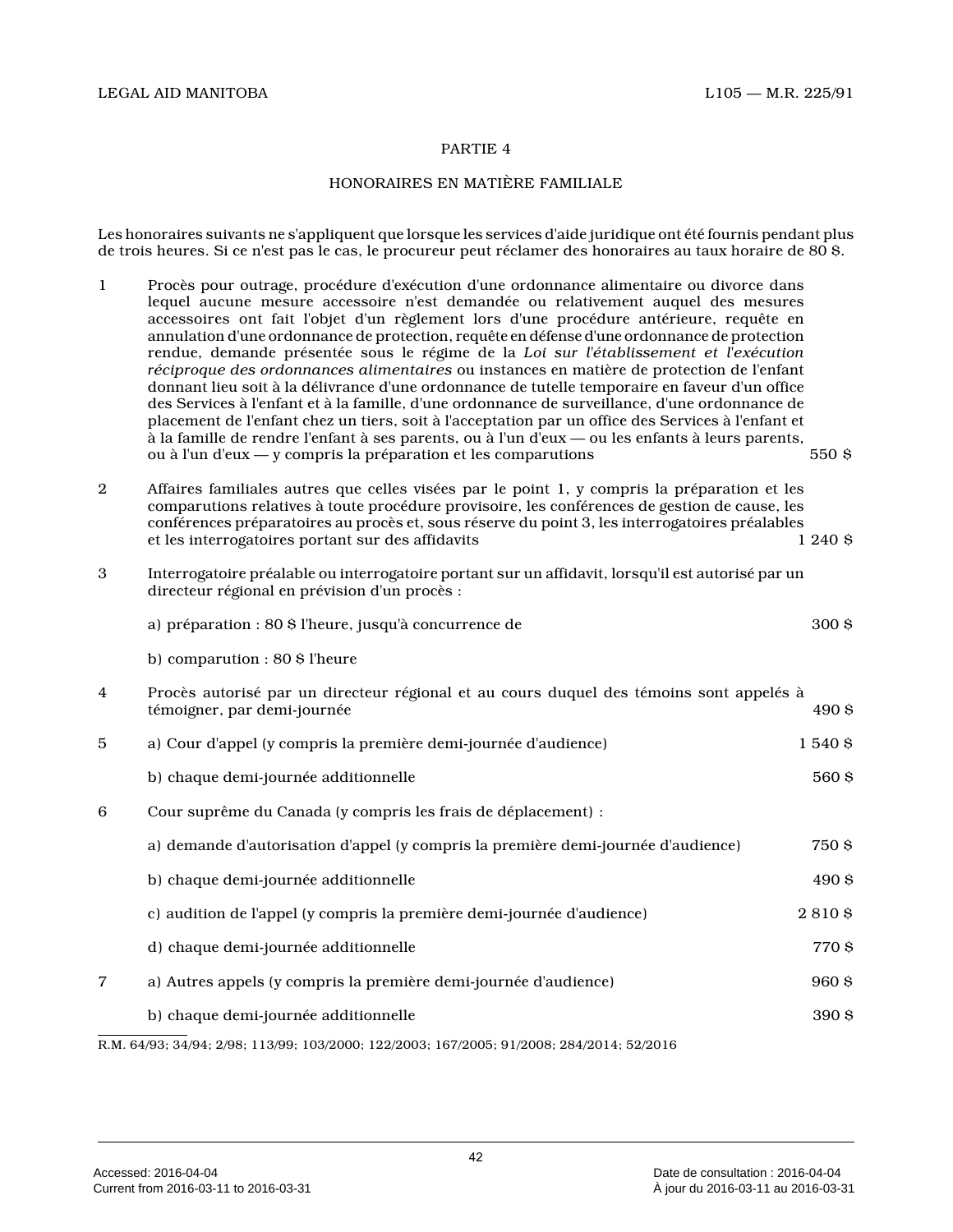### PARTIE 4.1

### HONORAIRES EN MATIÈRE D'IMMIGRATION

Les honoraires prévus par la présente partie à l'égard de chaque point ne s'appliquent que lorsque les services ont été fournis pendant plus de trois heures. Si ce n'est pas le cas, le procureur doit réclamer des honoraires au taux horaire de 80 \$.

| $\mathbf{1}$ | Enquête en matière d'immigration, y compris la préparation et les comparutions                                                                                                     | 530\$      |
|--------------|------------------------------------------------------------------------------------------------------------------------------------------------------------------------------------|------------|
| $\mathbf{2}$ | Contrôle des motifs de détention, y compris la préparation et les comparutions :                                                                                                   |            |
|              | a) premier contrôle                                                                                                                                                                | 410\$      |
|              | b) chacun des contrôles subséquents                                                                                                                                                | 150\$      |
| 3            | Commission de l'immigration et du statut de réfugié, Section du statut de réfugié :                                                                                                |            |
|              | a) préparation et comparution, y compris la première demi-journée d'audience,<br>au taux horaire de 80 \$, jusqu'à concurrence de                                                  | 1 0 5 0 \$ |
|              | b) chaque demi-journée additionnelle d'audience, y compris la préparation et<br>les comparutions                                                                                   | 370\$      |
| 4            | Commission de l'immigration et du statut de réfugié, Section d'appel :                                                                                                             |            |
|              | a) préparation et comparution, y compris la première demi-journée d'audience,<br>au taux horaire de 80 \$, jusqu'à concurrence de                                                  | 1 0 5 0 \$ |
|              | b) chaque demi-journée additionnelle d'audience, y compris la préparation et<br>les comparutions                                                                                   | 370\$      |
| 5            | Droit d'établissement pour des motifs d'ordre humanitaire, y compris pour les<br>demandeurs non reconnus du statut de réfugié, au taux horaire de 80 \$,<br>jusqu'à concurrence de | 750\$      |
| 6            | Cour fédérale, y compris la préparation et les comparutions :                                                                                                                      |            |
|              | a) requête en autorisation                                                                                                                                                         | 830\$      |
|              | b) audience tenue après l'obtention de l'autorisation                                                                                                                              | 1 0 5 0 \$ |
|              | c) demande de suspension                                                                                                                                                           | 830\$      |
|              | d) motion sur consentement                                                                                                                                                         | 270 \$     |
|              | e) motion contestée                                                                                                                                                                | 460\$      |
|              |                                                                                                                                                                                    |            |

R.M. 2/98; 103/2000; 122/2003; 167/2005; 91/2008